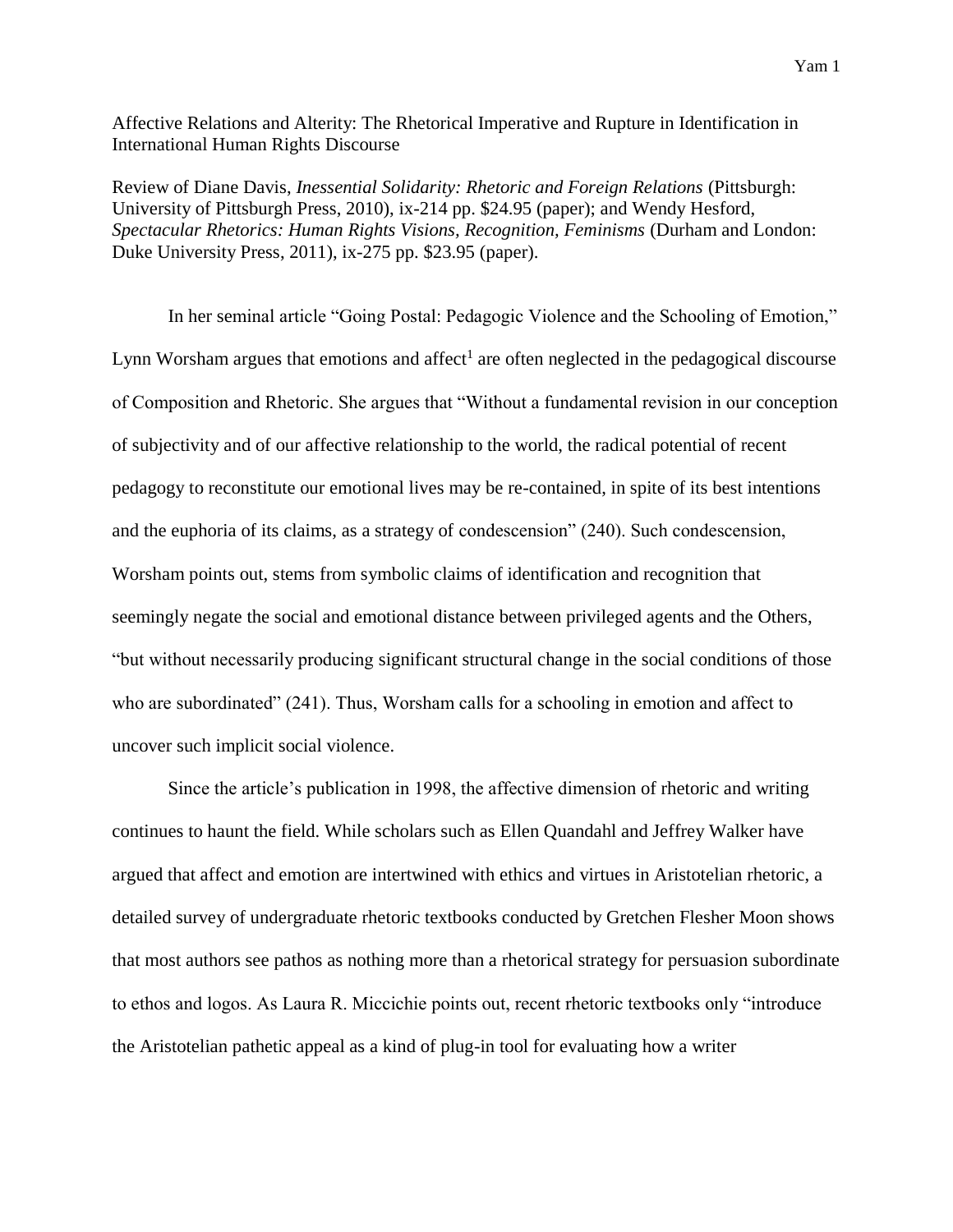'plays on' a reader's emotions" (19). Seeing affect and emotion only as functions of rhetorical effectiveness neglects the claim Worsham makes earlier: a commitment to social change cannot be realized until we rethink our affective relations to each other and to our surroundings.

The authors of the texts reviewed here implicitly take up Worsham's challenge in critiquing the treatment of affect in contemporary rhetorical studies. Diane Davis's *Inessential Solidarity: Rhetoric and Foreign Relations* and Wendy Hesford's *Spectacular Rhetorics: Human Rights Visions, Recognition, Feminisms* decenter the conventionally privileged critical-rational discourse to examine the ethical dimension of our affective rhetorical relations with the Other. Explicitly engaging with Martin Heidegger and Emmanuel Lévinas, these authors demonstrate that affect should be more critically considered if we are to examine the ethics behind our encounters with Otherness.

My discussion of these two texts will therefore focus on the authors' examinations of affect and ethics towards the Others. Writing from a theoretical and transnational standpoint respectively, Davis and Hesford reveal why the field of rhetorical studies must reconsider the role of affect and emotions if we are to promote a more ethical encounter with the Other and to promote social justice. Davis's book calls for a drastic reevaluation of one of the most fundamental assumptions in rhetorical studies and public sphere theories, namely that community and social relations are formed through symbolic exchanges and the act of meaning making. Critiquing the field for "remain[ing] mostly unaware of or unconcerned with an intersection of rhetoric and solidarity that neither references a preexisting essence of the individual (organism) nor installs, as a product of human work, an essence of the community (of the 'common')" (1), Davis sets out to examine the precognitive and affective relation one has with the other which is the condition for all symbolic exchanges. Basing her argument on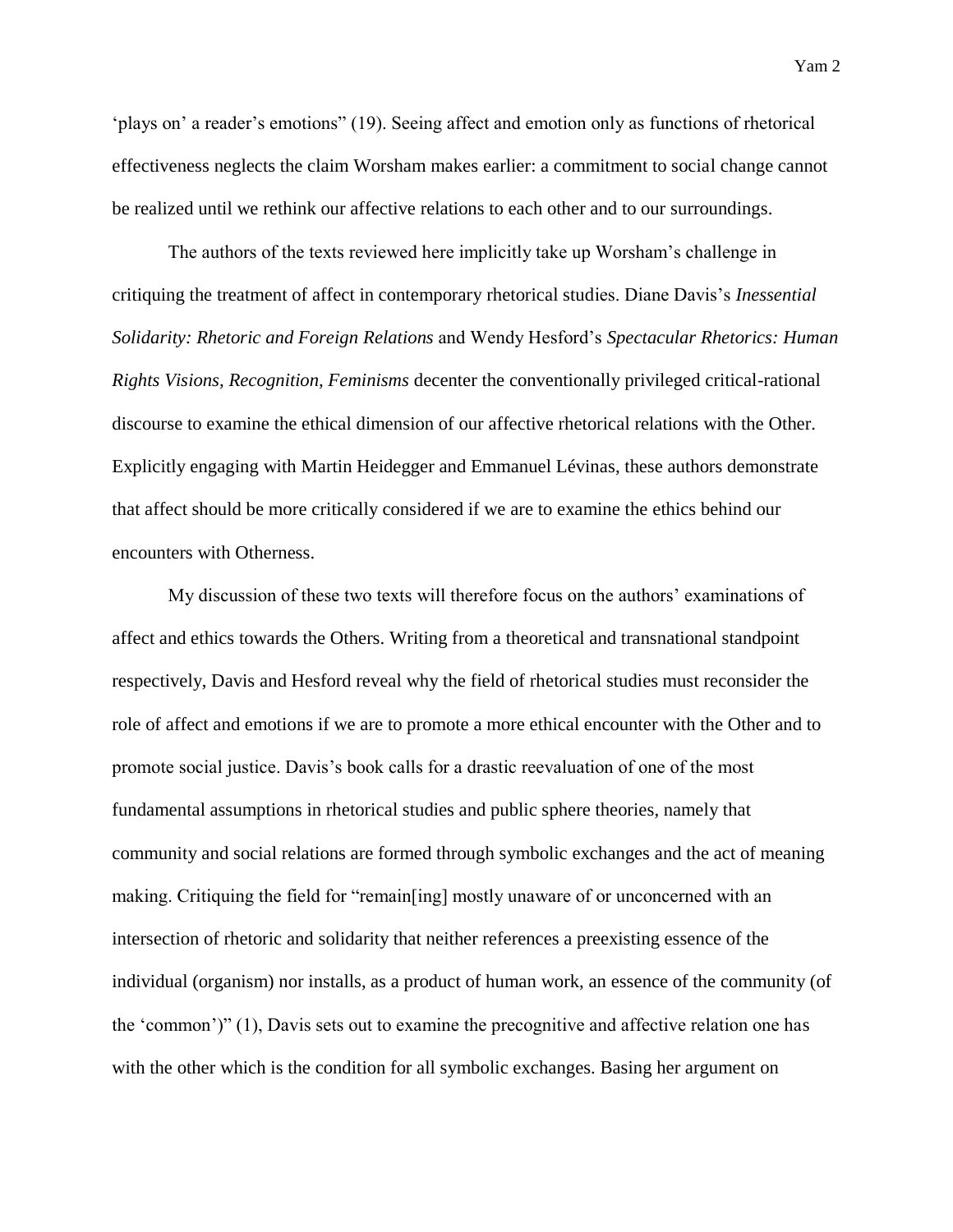Lévinas's concept of being-for-other, Davis posits that a rhetorical imperative emerges prior to ontology and epistemology. But unlike Lévinas, Davis argues that rhetoric, rather than ethics, is first philosophy because that preoriginary affective tie with the Other creates the rhetorical imperative to respond and thus a fundamental inessential solidarity. The implication of this argument is far-reaching: it challenges the discipline's assumption that one forms a selfsufficient identity prior to being exposed to others, while shifting the focus from the essential said to the inessential saying.

In Chapter 1, Davis challenges Kenneth Burke's theory of identification and consubstantiality by arguing that such identification always already exists prior to the formation of self-identification; instead, what rhetoricians should be concerned with is disidentification which allows us to form an ethical relation with alterity without attempting to appropriate the Otherness as part of our own identity. Davis further posits that rhetoric exists prior to linguistic understanding by appealing to one's fundamental affectability and responsivity. Since the obligation for one to respond to the other posits an a priori ethical relation, Davis suggests that scholars in rhetorical studies need to reconsider what agency means. Following Lévinas, Davis argues that agency should not be seen as one's autonomy to fulfill one's responsibility to others because like the subject, agency is always already for-the-other and is not spontaneous. Here, Davis offers a piece of advice to rhetoricians who are interested in fulfilling their ethical tasks: "to approach speaking and writing, any form of the address, not simply or firstly as the means of communication (as servants of the said), but as communication itself, as modes of the saying, expositions of an ethical relation that precedes identity, intellection, and intentionality" (113).

The implication of Davis's argument extends beyond the field of rhetorical studies into transnational social justice. Toward the end of her book, Davis explores the concepts of justice,

Yam 3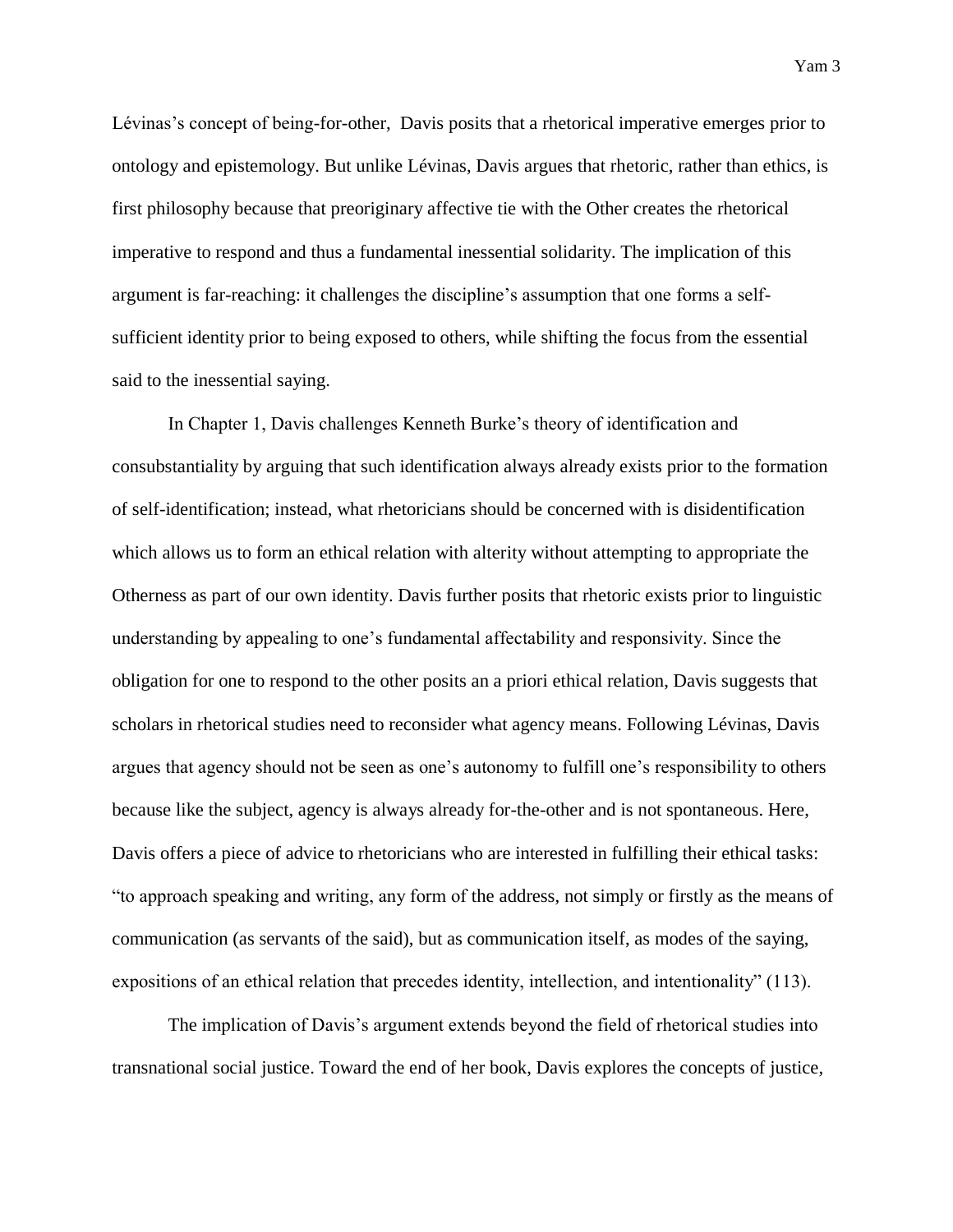hospitality, and responsible advocacy in the transnational context. Following Lévinas and Jacques Derrida, Davis posits that the entrance of the third party poses a limit to responsibility because the I needs to determine to whom is he/she the most responsible; this, in turn, calls for the thematization and comprehension of a state structure to bring reciprocity and equality into the relation between the I and the Other. Davis's argument here challenges canonical public sphere theories that posit that publics are formed by self-sufficient individuals or through symmetrical social relations. It also implies that one will always face the tension between the affective unconditional ethical responsibility to the other and reasonable conditional civic responsibility constructed by the state institution; without the latter, the infinite obligation to the Other will only lead to endless sacrificial exchanges without justice or equality.

Davis further applies this balancing act between the preoriginary law and the reasonable laws to the concept of hospitality to determine an intermediate schema between situated moral and political laws and the law of infinite hospitality to the Other. The central question is, as Davis puts it, "how to engage a rhetorical *practice* that embraces and affirms the rhetorical imperative" (135)? In other words, how can the said encompass the ethics of saying? Here, Davis uses a concrete case study to illustrate how this intermediary can be achieved and to argue for the political and practical significance of inessential solidarity: Derrida's support for the International Parliament of Writers (IPW).

The IPW was first established to create the Network of Cities of Asylum—the participating cities promise to protect writers who were threatened by fundamentalist groups. Derrida urges that these cities must rise beyond nation-states "in order to become, to coin a phrase in a new and novel way, a *free city*" (qtd. in Davis 139) that embraces not only famous writers but also other refugees. At the same time, Derrida also emphasizes that this theoretical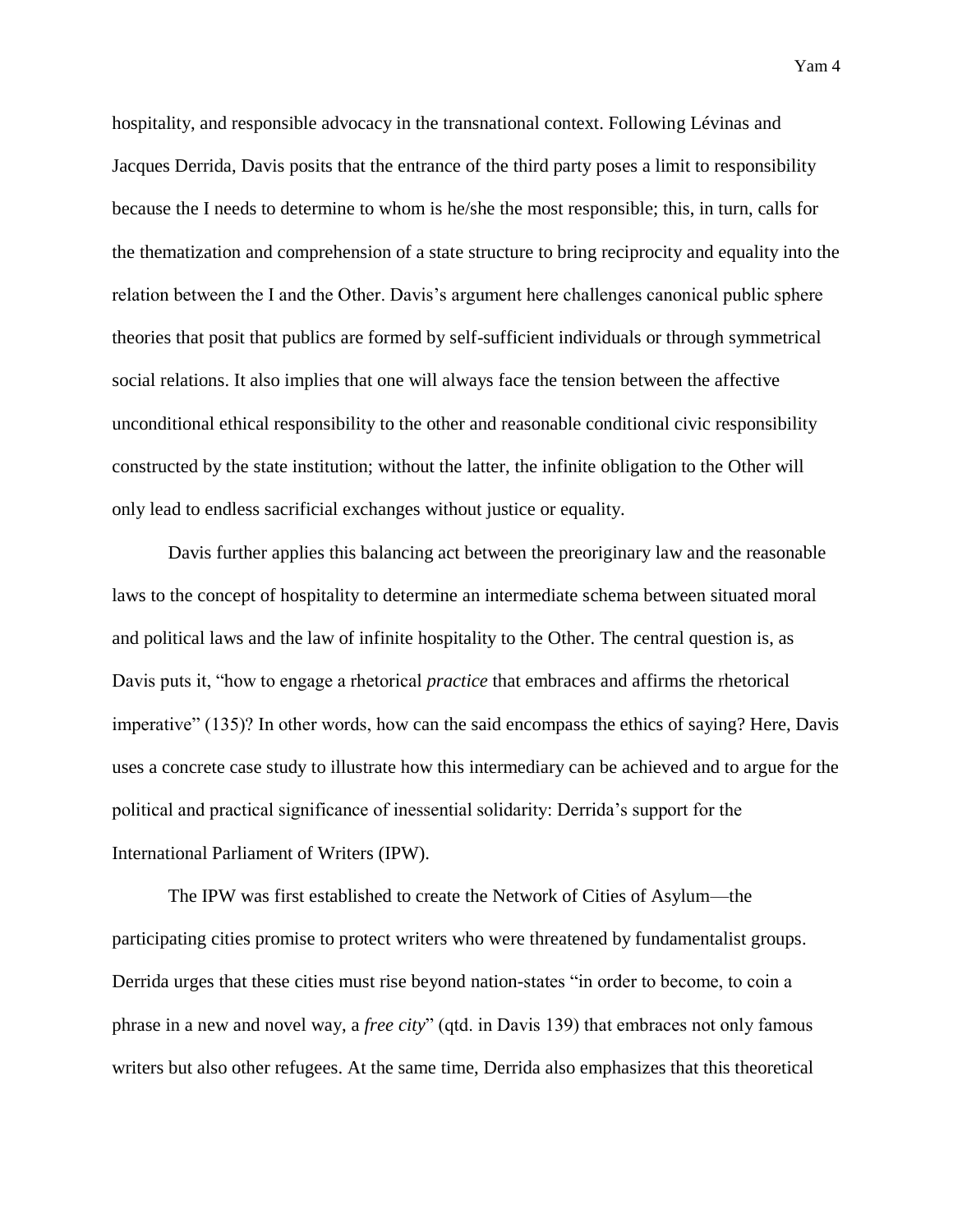vision is indissociable from practical and political implementations. The tension between fulfilling the unconditional law of hospitality and practicing the conditional political laws involves rhetorical reasoning to achieve justice by calculating the risks. At the same time, Derrida is careful to emphasize that one should not "shut the door on what cannot be calculated, meaning the future and the foreigner…That's the double law of hospitality. It defines the unstable place of strategy and decision" (140). Occupying this unstable place allows the cities to negotiate between conditional practices and the unconditional ideal. Examining this example as a case of successful and responsible advocacy, Davis makes clear that,

Responsible advocacy would not aim to prevent or even postpone decisions. By exposing the radical undecidability inherent in the contra-diction [between the conditional law and the unconditional laws], it would aim to make decisions possible…[and] to expose and embrace the rhetorical imperative, the infinite obligation to respond that is the condition for decision, and so for ethics and politics—for any public and any rhetorical space. (143)

This closing remark prompts rhetoricians to rethink what their responsibilities are: in addition to analyzing and finding means of persuasion, they also need to be attuned to the rhetorical imperative and inessential solidarity that creates the condition for rhetorical practice.

Like Davis, Hesford seeks to understand how affect functions between the self and the Other, and to critique the politics of identification and recognition commonly found between the suffering subject and the spectator. Writing at a time when images of the suffering Other saturate the media, Hesford examines "the incorporation of subjects (individuals, communities, nations) through imaging technologies and discourses of vision and violation into the normative frameworks of a human rights internationalism based on United Nations (UN) documents and treaties" (7). In other words, rather than analyzing individual images, Hesford is concerned with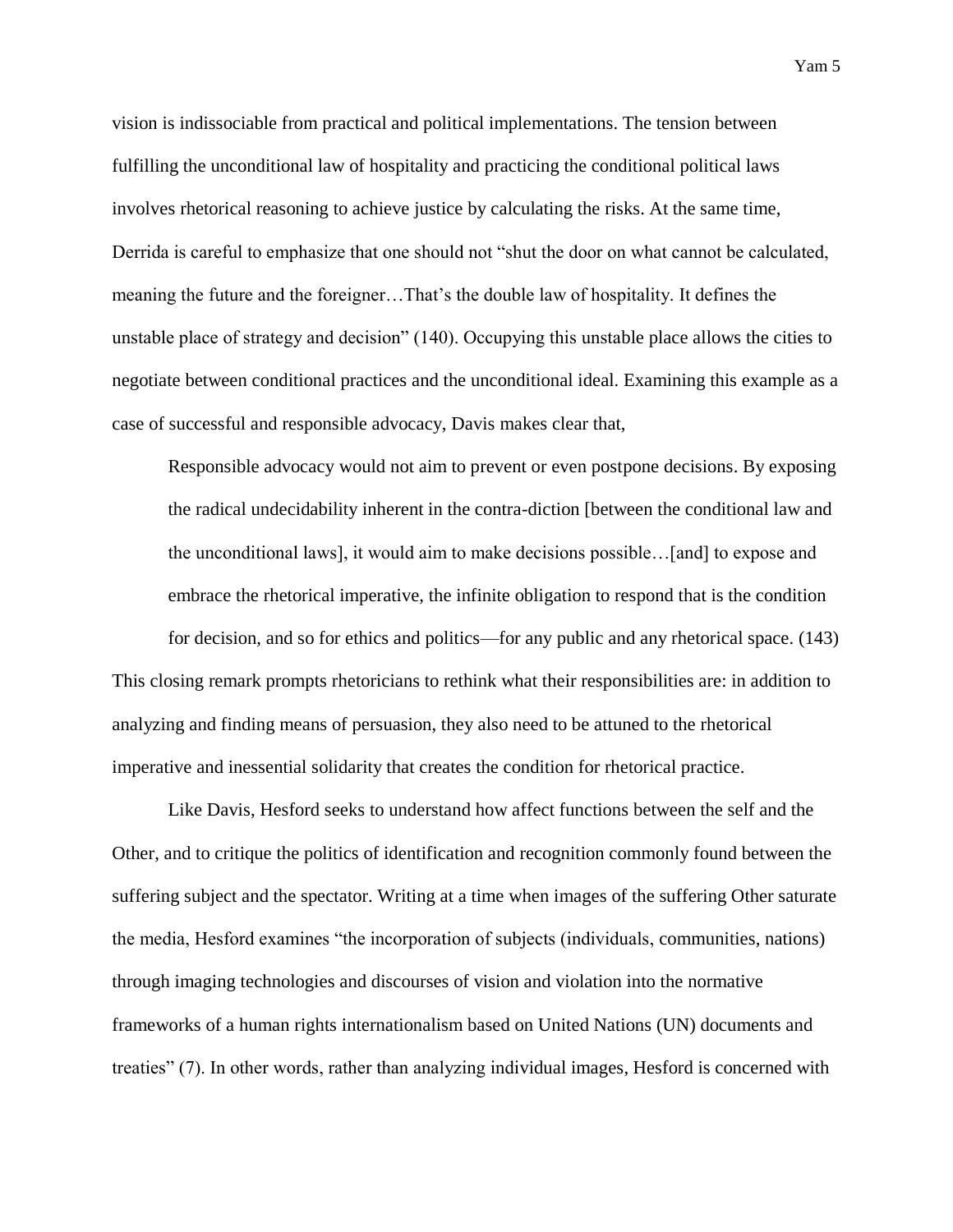situating visual representations of transnational human rights discourse in social and rhetorical processes. By attending to the intercontextuality of transnational human rights spectacles, Hesford studies how visualization enables certain systems of identification and creates instances of (mis)recognition between the privileged spectator and the suffering Other.

Through four case studies, Hesford argues against the presumption that the cultivation of transnational affective relations and identifications between the Western audience and the suffering Other can lead to social justice. Hesford points out that the humanist orientation of this presumption fails to account for the cultural, material, and historical difference that influence the politics of identification and recognition, and risk perpetuating the legacies of colonialism and imperialism. Her book, therefore, is a call to examine how human rights discourse both produces and becomes implicated in the normative practices of recognition and identification; she also sets out to critique:

…[the] appropriations of human suffering in activist, cultural, and legal contexts, as well as Western democratic nations' use of images to deflect attention from their own human rights violations by turning other nations into spectacle of violence (Chow, 1991), mapping 'the world in terms of spectator zones and sufferer zones' (Chouliaraki 2006, 83). (7)

The implication for human rights advocates is that, by seeing the current discourse of human rights as rhetorical practices that are embedded within specific historical and political contexts, they will be more likely to critique the power imbalance between the spectator and the suffering Other—the spectator as the holders of rights who bestow justice and morality to the Other. Hesford's theoretical and ethical orientation also warns against the celebration of difference by privileged spectators and advocates as an act to recenter themselves.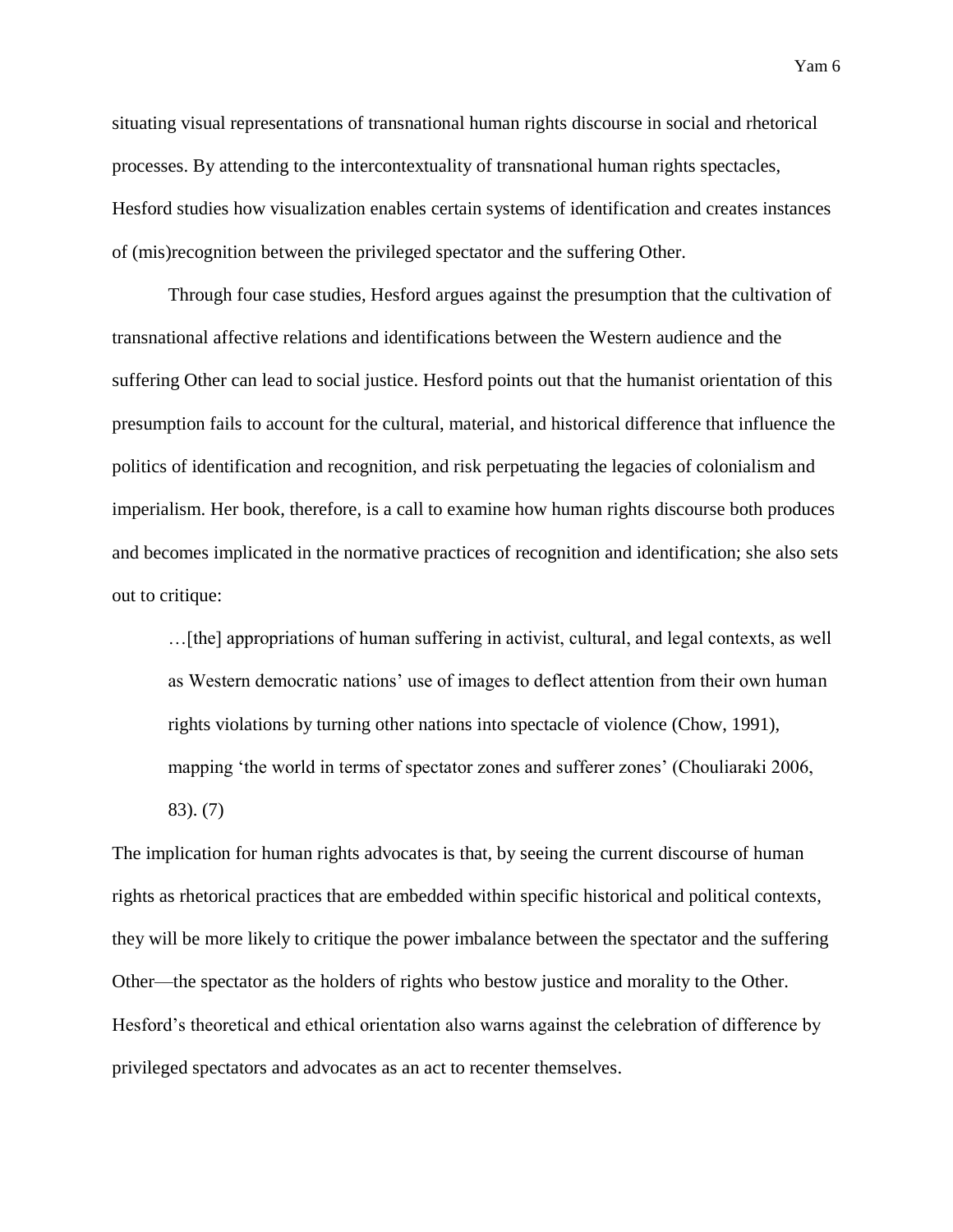Thus, Hesford offers a framework for ethical and responsible spectatorship that takes into consideration the range cultural, social, and political forces and rhetorical conventions behind the call for a witnessing public. Echoing Davis's argument, Hesford argues that the ethics of witnessing participates in the "economy of affect" (57) and should not be interpreted as mere rhetorical strategies for identification; thus, she calls for a posthumanist ethical vision that critically examines concepts of "rhetorical intentionality, transparency, and autonomy" (194). The discourse's heavy reliance on theories of subjectivity and agency reinforces the Hegelian master-slave dialectic: that the self must "supersede the other" (cited in Hesford 40). So while current human rights discourse claims to equalize the advocates and the suffering subjects, it often reinforces the exact identity categories it seeks to contest. At the same time, subjects will only be protected by international human rights law if they are recognized as belonging to a specific identity category.

Hesford's critique of the politics of recognition stems from the contradiction she exposes in international human rights laws and declarations. She points out that while human rights internationalism claims to recognize the universal ethical status of all people, they continue to be based on the dominant "white, male, heterosexual, and propertied" body (35). Moreover, international human rights laws often rely on a framework of nation-state citizenship for recognition, thus contradicting the supposed universality of human rights beyond social and legal recognitions. "The scene of recognition," Hesford further points out, "wrapped in American internationalist gift-giving rhetoric, appears to enable mutual recognition, but this scene often does little more than consummate an unequal exchange" (33). Current international human rights discourse thus often works to recenter the dominant structure without ethically advancing the status of the marginalized Other.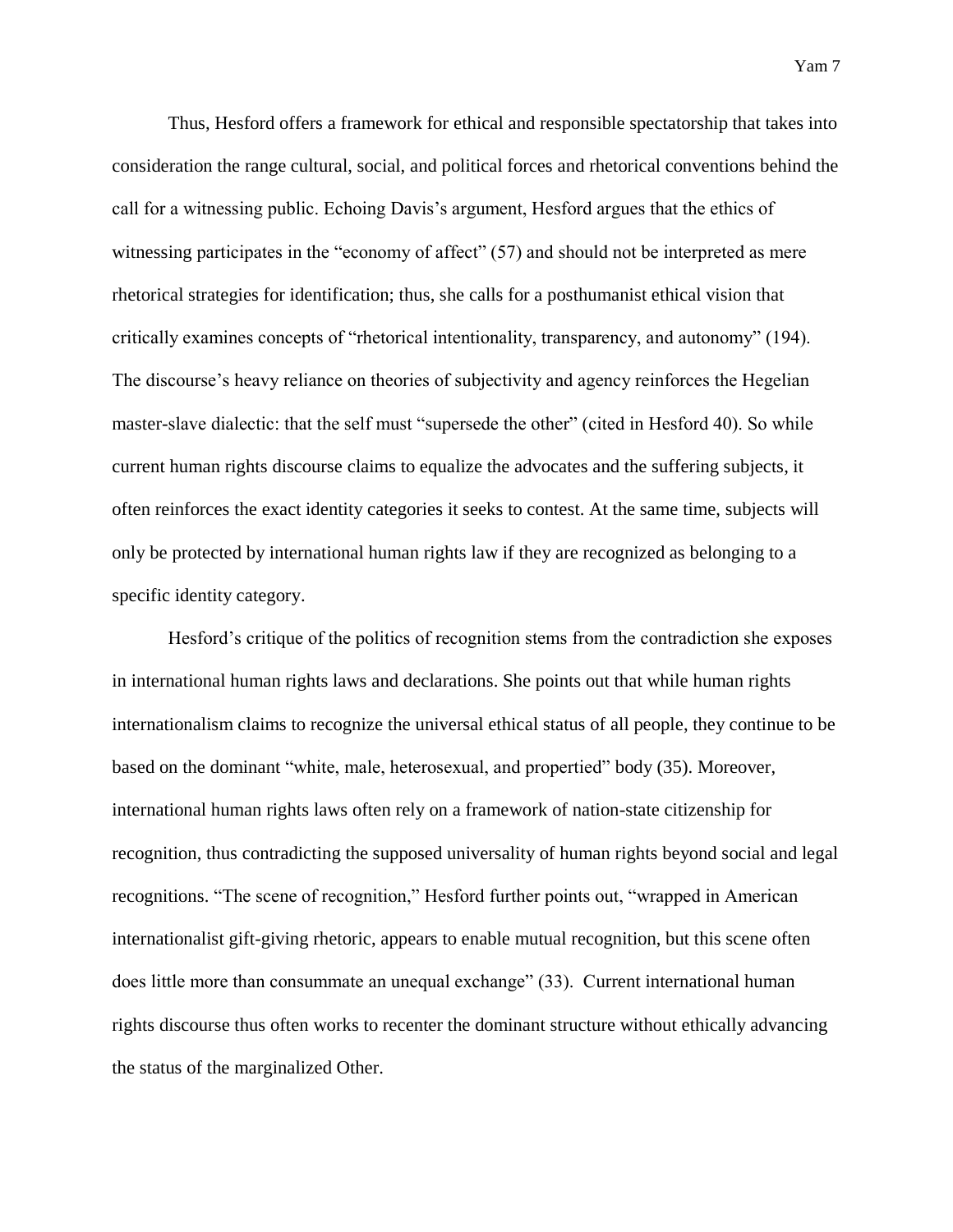Here, Hesford engages with theorists such as Judith Butler and Kelly Oliver to posit a human rights discourse that move beyond the politics of recognition by understanding subjectivity as dependent upon addressability. For Hesford, this concept of subjectivity, coupled with the understanding of witnessing as a contingent rhetorical act, should form the basis of a new critical approach to human rights discourse. While she acknowledges phenomenology helpful in conceptualizing a non-egocentric moral gaze and the fundamental intersubjectivity of perception, Hesford is dissatisfied with its reduction of individual differences and its negligence of social and rhetorical processes. And these theoretical tensions are played out in four case studies, ranging from photographs from Abu Ghraib, to documentaries on Southeast Asian children. In doing so, and by examining the truth-telling genre of testimony, Hesford posits a "differentiated politics of recognition (a differential universalism)" (100): each woman's testimonial is particular, yet it is also situated within a collective experience. Listening to individual testimonies without seeing the spectacles of the atrocity, the audience experiences an estrangement from the familiar frames of rhetorical engagement with the suffering subjects, and thus a failure in identification that fuses the self with the Other. For Hesford, this lack of identification prompts the viewers to contextualize such an absence within more complex cultural, historical, and political relations; this rupture in identification and recognition, then, promotes an ethical relation that Hesford looks for: an empathetic unsettlement that "recognizes and respects the alterity of the other" (198).

Davis's and Hesford's projects both stem from a concern with the affective relation between self and other: while Davis extrapolates from this relation to posit a theory of a preoriginary moral rhetorical imperative, Hesford sets out to critique the illusion that "cultivating affective cross-cultural and transnational identifications through the arts and humanities will lead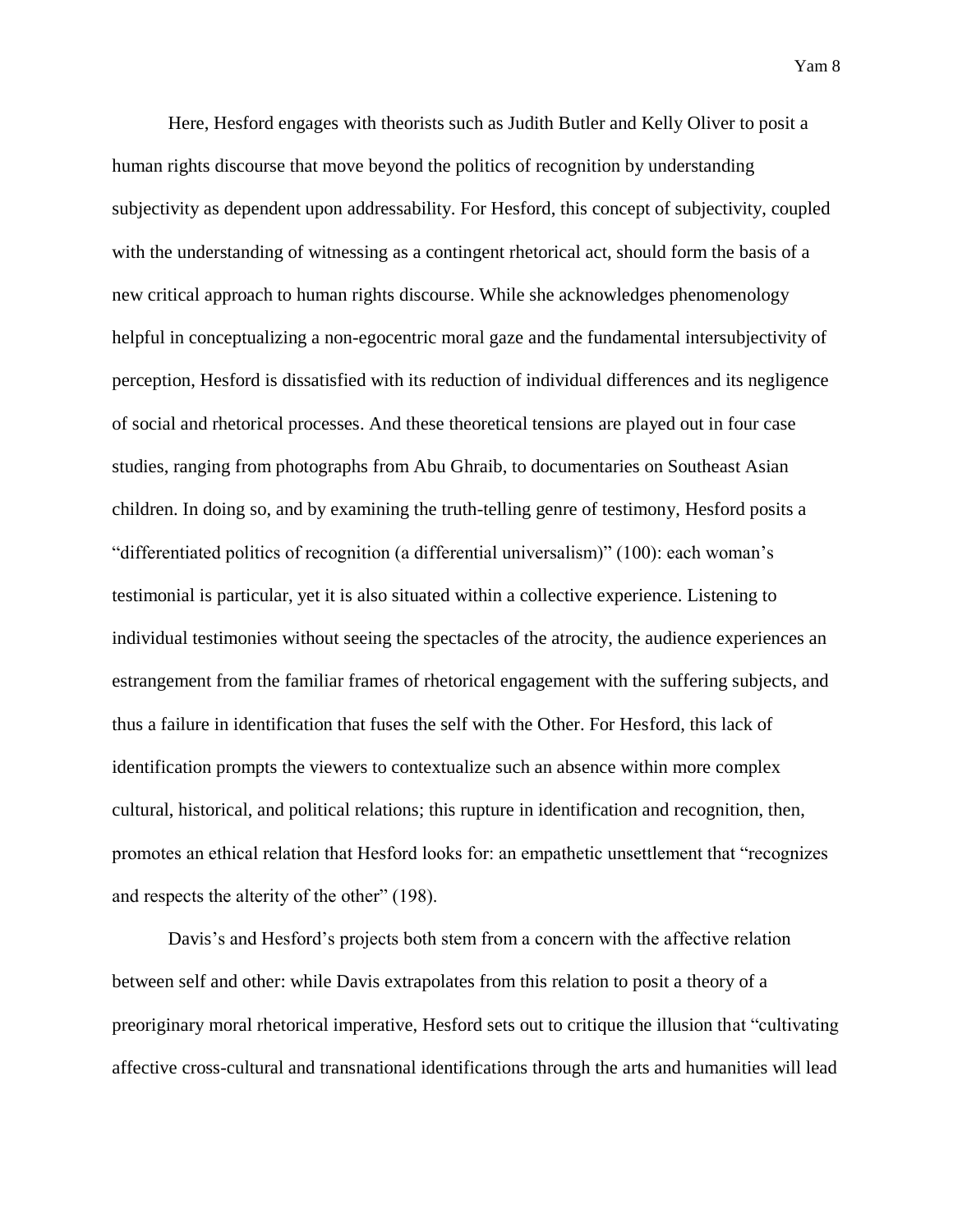to social justice" (190). And I'd argue that their projects intersect, despite the seeming divergence of their arguments. But Hesford's emphasis on rhetorical contingency and historical processes both answer and trouble the question Davis poses at the beginning of her book:

What would it mean for our theories of social change or for public sphere studies if it could be shown that the speaking subject is the product neither of self-determination nor of structural overdetermination but instead emerges, each time, according to a

My aim here is not to compare Davis and Hesford, but to examine how a theory of inessential solidarity and preexisting intersubjectivity plays out in what Hesford calls the "visual and affective economies of the global morality market" (150). I also argue that Hesford's project and her focus on intercontextuality and materiality demonstrate the limitation of Davis's theory.

relationality and responsivity irreducible to dramatistic mappings? (2-3)

Hesford's overarching theoretical goal is to critique the politics of identification and recognition in current human rights discourse because it reinforces a dialectical relationship between the privileged viewer and the suffering other while perpetuating an asymmetrical power relation that recenters the human rights advocates or nation-states themselves. For example, Hesford describes a public performance where Oprah Winfrey unveils an Afghan woman while reading Eve Ensler's poem "Under the Burqa"—a poem written in the voice of an Afghan woman who lives under Taliban rule. Later, Ensler writes that "To allow another's pain to enter us, forces us to examine our own values, …insists that we be responsible for others, [and] compels us to act" (qtd. in Hesford 6). Hesford argues that "Ensler may imagine solidarity as a byproduct of affective identification with another's pain, but, like Zoya's unveiling, identification in *Insecure at Last* validates her own presence. In this way, Ensler's imaginative identifications are a form of self-recognition" (6).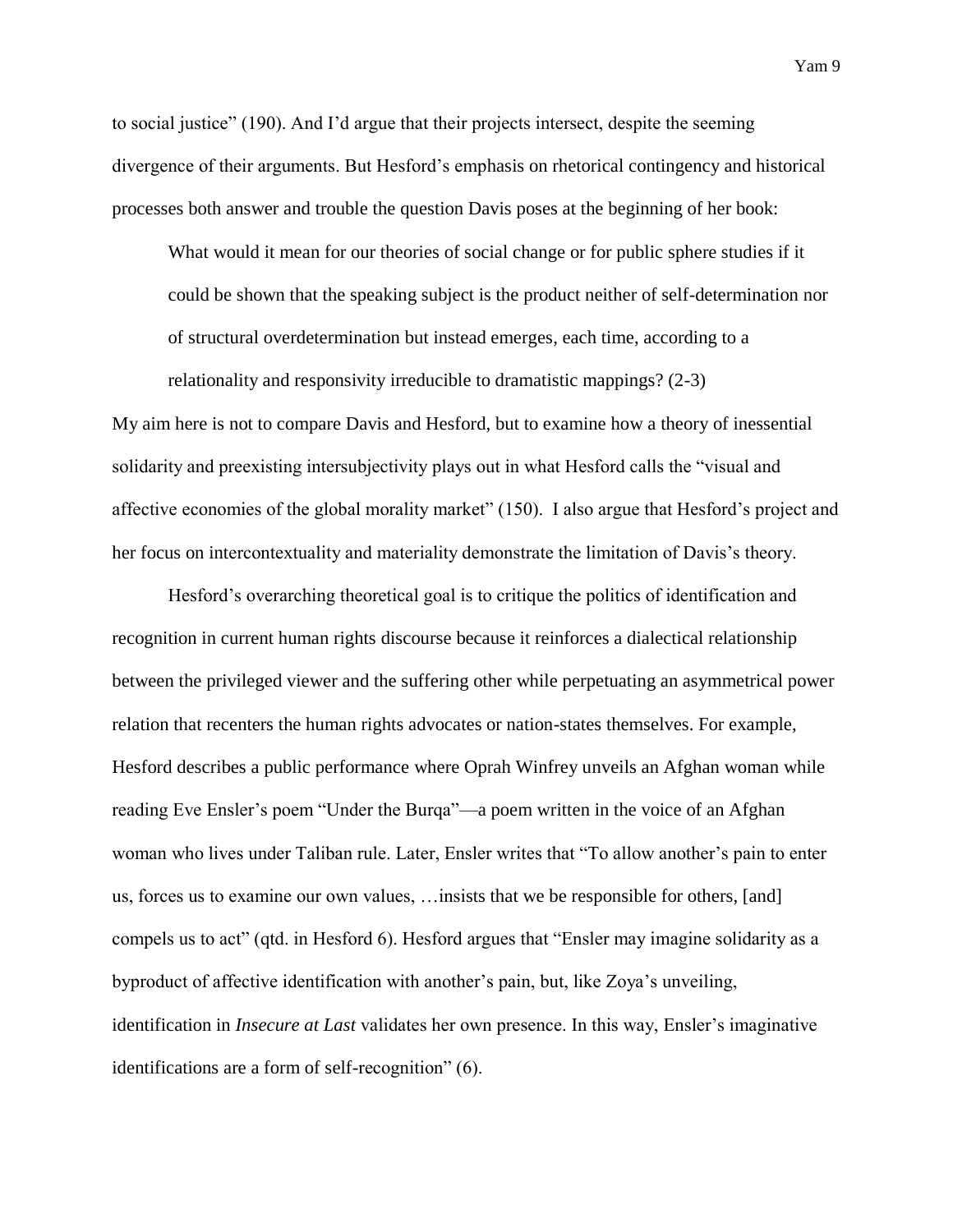Davis's theory on the ethics of (dis)identification intersects with Hesford's critique of Ensler as both reject turning the Other into part of the self. Davis argues that "It's only in the failure of identification, each time, that 'I' am opened to the other *as* other and get the chance to experience something like responsibility for the other that exceeds (and conflicts with) 'my' narcissistic passions" (35). Later, Davis posits that the preoriginary ethical relation between the self and the other would be violated if the radical alterity of the other is turned into a masterable concept by cognition and understanding. Any affective and ethical relation with the other exists only when "the communication that takes place here is not appropriative understanding but a depropriative interruption." (80). What Davis points to is an encounter with the other that challenges the self-sufficiency of one's subjectivity, while respecting the radical alterity of the other without trying to appropriate it.

The notion of a non-appropriative encounter with the Other plays out in Hesford's example of Ensler's poem and the unveiling of Zoya by an American public figure that supposedly promote identification. Although Ensler urges the viewers to experience the other's pain, that rhetorical act in effect allows her to recognize herself as a human rights activist at the position power who can bestow justice onto the other—Hesford calls this "projective identification," or "the defensive projection of parts of the self onto another" (198). While this critique of identification aligns with Davis's argument, Hesford does not acknowledge a prior affective relation between the self and the other; she engages Dominick LaCapra's concept of empathetic unsettlement as the counterpart of projective identification because this notion "recognizes and respects the other and does not compel or authorize one 'to speak in the other's voice or to take the other's place, for example, as a surrogate victim or perpetrator" (qtd. in Hesford 90).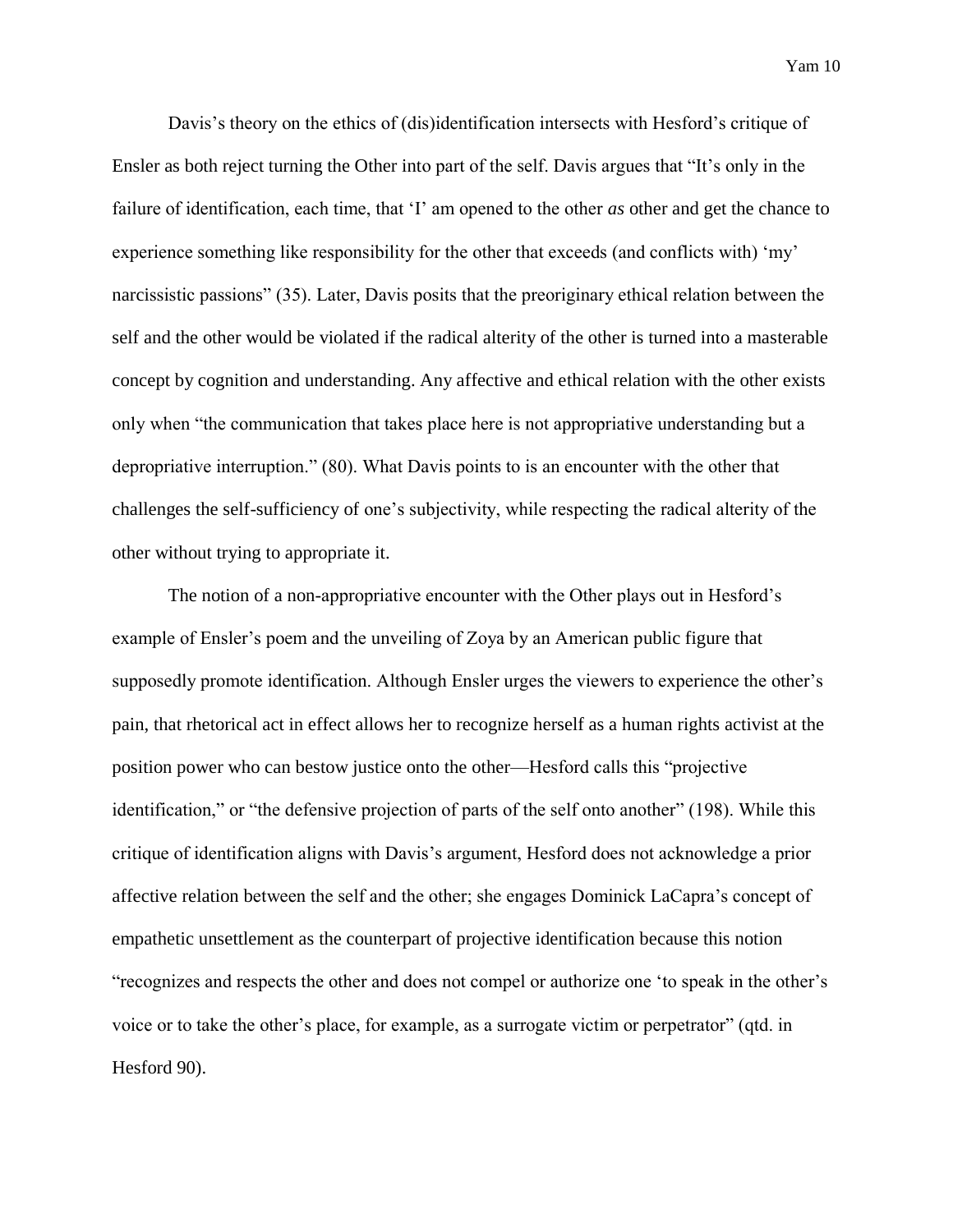The difference between their positions is the difference between where they see one's affectability. For Davis, this ethical affectability is fundamental and precedes cognition, understanding, and symbolic exchanges; for Hesford, on the contrary, one can only be ethically affected by critically examining one's emotions, rather than the peoriginary affects. As Hesford later makes clear, she is less interested in the prediscursive than the historical and political construction of emotions, and how that becomes implicated into the politics of recognition in human rights discourse (51). As I will later demonstrate, Hesford's inclination puts the applicability of Davis's theory into question; it also prompts rhetoricians and other public scholars to ask how the prediscursive can be traced and analyzed in relation to contexts and materiality.

As Hesford's project makes clear, however, Davis's theory on subjectivity can be useful and to rhetoricians who study human rights discourse and the politics of recognition. Attempting to configure a reciprocal relation between the self and the other without either reifying the hierarchy or supporting the illusion of universality, Hesford agrees that human rights scholars and activists must rethink theories of subjectivity. She cites Oliver extensively to argue that subjectivity should be understood dialogically in terms of "response-ability and address-ability" (qtd. in Hesford 42). Since Oliver, like Davis, borrows heavily from Lévinas, it is not surprising that both of them agree that "otherness is always internal to subjectivity and encounters with others" (Oliver qtd. in Hesford 42). Likewise, Hesford's critique of Oliver's theory poses a challenge to Davis as well: Hesford charges Oliver for not considering the social, historical, and material conditions that produce the politics of recognition and the predominant principles of human rights.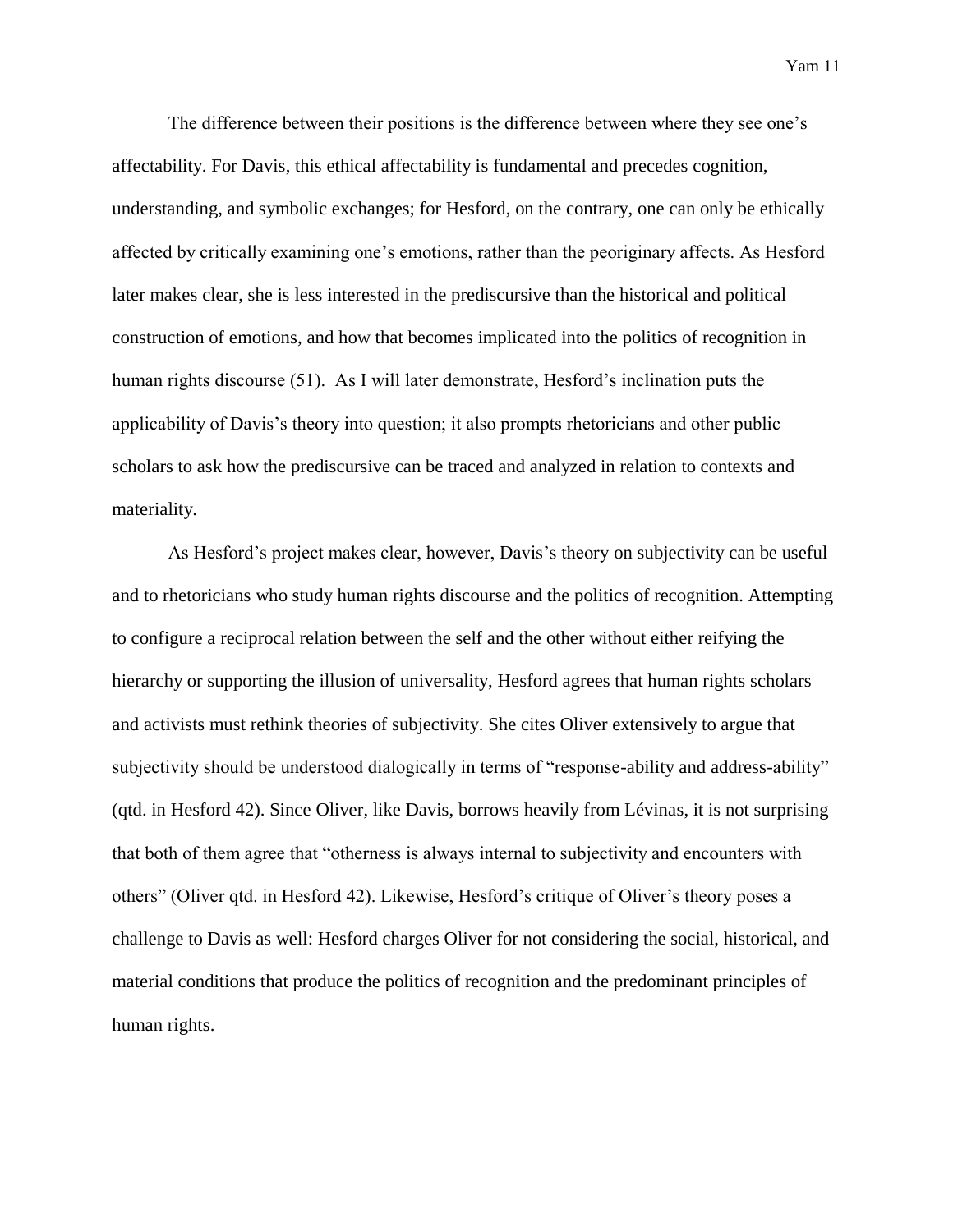But I'd argue that Hesford's critique does so much point to the deficiency of Davis's theory as to the divergence of their projects. Davis's notion that subjectivity stems from one's obligation to respond to and address others, however, remain helpful for Hesford in examining how the act of ethical witnessing can move beyond the politics of recognition. Hesford points out that thinking of subjectivity in terms of one's fundamental response-ability to others connotes witnessing in both juridical and religious terms. Here, Hesford get closer to the discourse of phenomenology to break down the self-other and subject-object hierarchy in the Hegelian model of recognition. She engages with Lévinas's concept of encountering the face and the calling forth of the third party. Citing Lévinas at length, Hesford argues that his notion of the third party "might be understood as the projected and sought-after witness of human suffering—a witness, however, who, in seeking an ethical relation to the other, is caught up in a struggle with the norms of social and legal recognition" (50).

Davis in turn complicates Hesford's interpretation of Lévinas, and prompts rhetoricians to rethink the relationship between the spectator and the arbiter of justice in human rights discourse. Davis posits that with the entry of the third party, and thus the interruption of the infinite obligation to respond to the other, state institutions, power structures, and the laws become necessary to exercise justice. The I, then, is caught between the norms and laws set by the state, and the unconditional law that demands an infinite responsibility to others; any decision will thus be caught in "this aporetic tension between unconditional ethical responsibility and conditional civic or moral responsibility. There is no way to decide without facing this impossible contra-diction, without first undergoing this experience of radical *un*decideability" (Davis 127).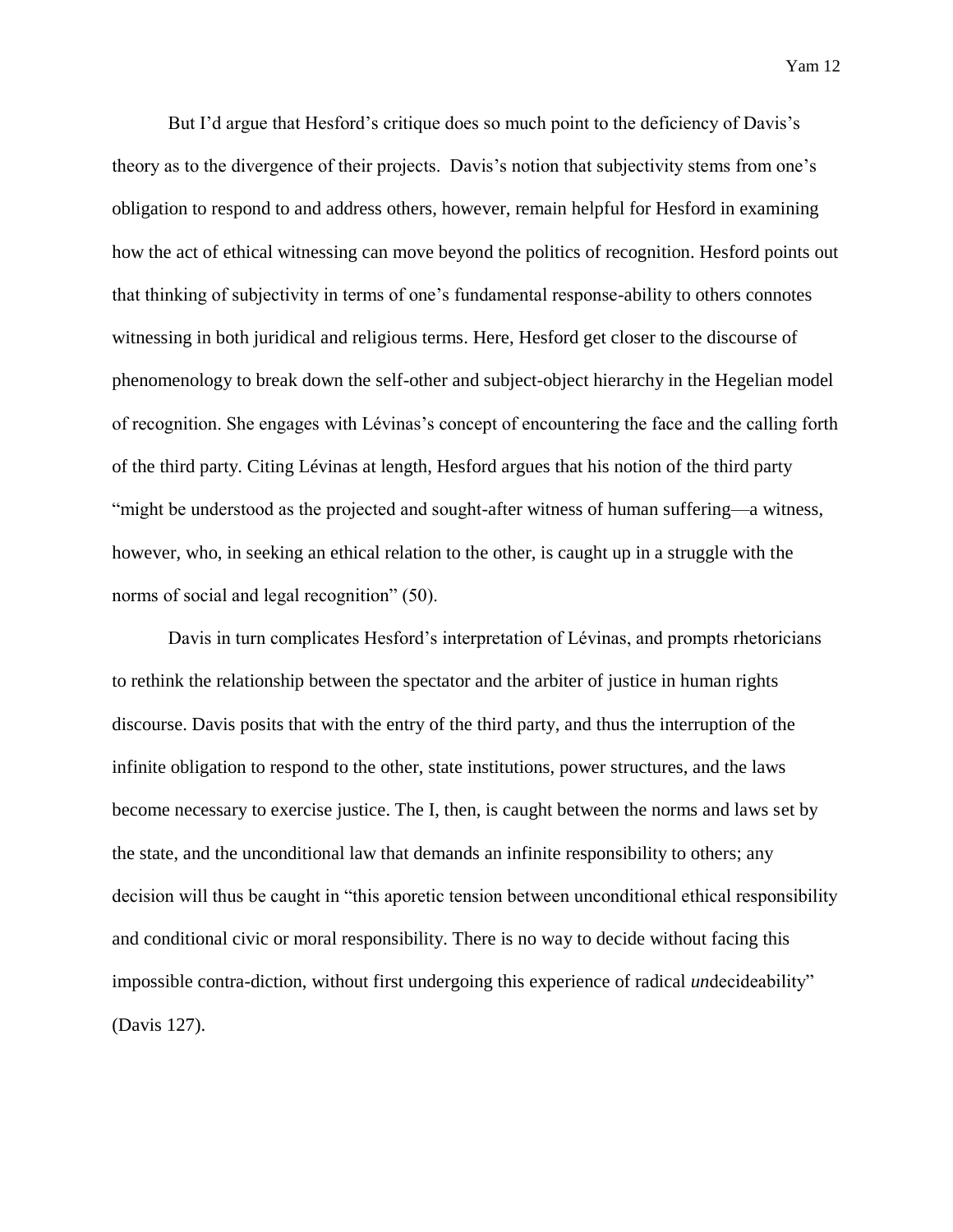Applying Davis's interpretation of Lévinas to Hesford's project, the I cannot at the same time be *both* a third party witness and be caught within the tension between the conditional norms and the unconditional obligation. And Hesford's attempt to override the politics of recognition through the theory of intersubjectivity posits the I—who also stands for the spectator—in an inherent ethical relation with the other; thus, it is not possible for the I to be locked in this infinite obligation while rising beyond it as a third party witness. According to Davis, the spectator cannot occupy more than one of those positions within the triangulation of the I, the Other, and the third party. While Hesford is not interested in examining the origin of justice and the necessity of civic and legal norms, her divergence with Davis on spectatorship brings out the possibility for the witnessing I to fulfill only a finite and fair responsibility by engaging with the constructed norms of social justice.

What Hesford is more concerned with is the discursive constructions and representations human subjects in international human rights discourse. Thus, she finds phenomenology unsatisfying in that it sees perception as prediscursive. Hesford argues that a phenomenological orientation will not help her critique the inadequacies of the current legal and social recognition because, like the current framework, the Others represented in phenomenology "do not appeal to particularity or difference but to universality and sameness, although the appeal is initiated by difference" (51). Hesford's critique is apt here because even in Davis's reading of Lévinas, the others are only distinguished from the I by their radical alterity with no mentions of internal differences among themselves. Since Hesford is critical of the current legal and political framework for its intention to universalize, it is not surprising that Lévinas's and Davis's theories no longer remain relevant to her. As most rhetorical work is contingent upon social and political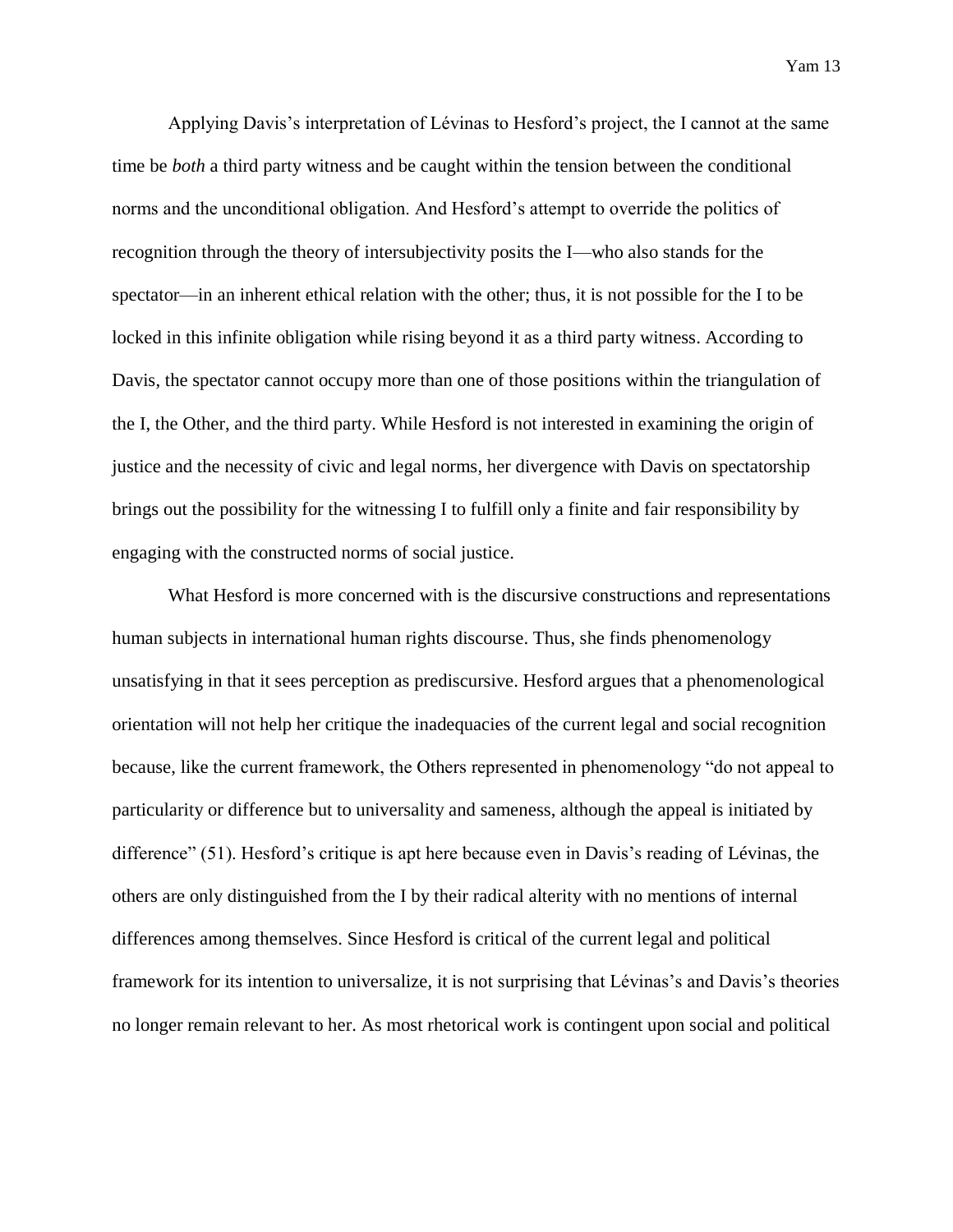contexts, Hesford's divergence from Davis poses a deeper question: to what extent is the notion of prediscursive solidarity helpful in analyzing public discourse?

Hesford's close attention to the context, materiality, and historicity of human rights discourse influences her definition of agency. Hesford points out that "human rights discourse has not sufficiently accounted for the disaggregation of agency at distinct levels or for interlocutors that do not constitute a national citizenry" (154). In other words, agency is mostly seen as a singular possession by a recognizable individual or group. "In rhetorical studies," Hesford states, "agency has traditionally been construed through the concept of intentionality—a concept that depends on an autonomous subject and an identifiable (often understood as a temporally and geographically static) audience and rhetorical context" (154). Seeing agency intercontextually, then, would entail understanding the concept as enabled and restricted by various material forces and cultural discourses.

Here, Hesford and Davis intersect once again—but only briefly. Davis would agree with Hesford that agency is not an individual possession, nor is it a personal project; rather, she contends that agency is not a freedom to choose, but is always already assigned through the extra-symbolic responsibility to respond to others. Like Hesford, Davis is wary of a definition of agency that inscribes an individual as possessing a self-contained subjectivity; however, while Hesford is redefining agency to purport the significance of intercontextuality and materiality, Davis is more concerned with the ethical function of rhetoric. For Davis, a "nonheroic ethical structuring of subjectivity" (112) would entail the negation of individual agency in fulfilling one's ethical responsibility to the other based on the presumption that there is always a prior obligation—a rhetorical imperative—to respond.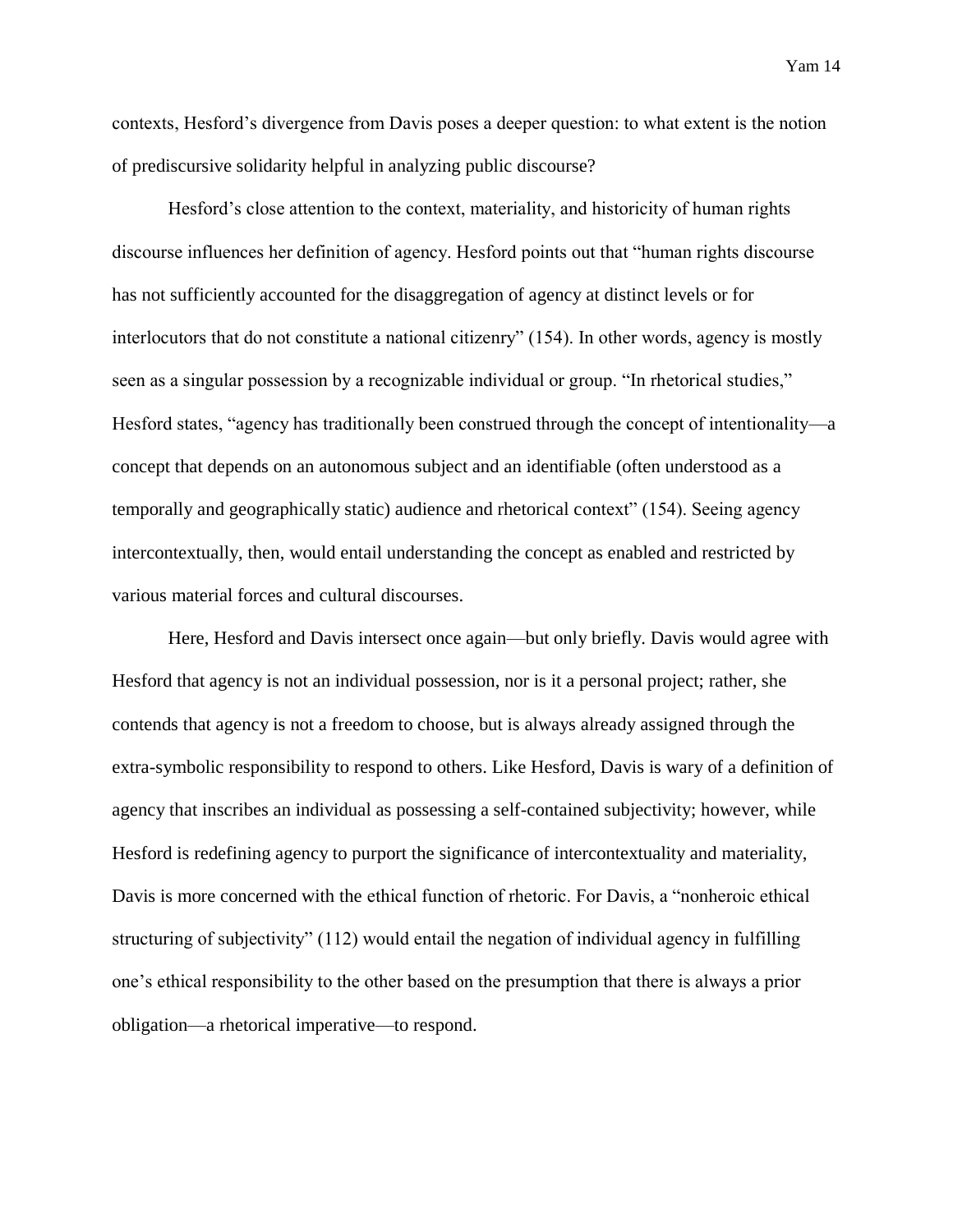The divergence between Hesford and Davis can be traced back once again to their respective interest in symbolic exchanges and representations, and the prediscursive affective relation between the self and the other. Operating on a more conventional form of rhetorical inquiry, Hesford performs rhetorical analysis on how human right spectacles are represented and framed within specific legal and cultural contexts; in Davis's term, Hesford is focusing on the said, rather than the saying. Davis's notion of agency (or the lack thereof) and her emphasis on the saying poses tremendous difficulty for rhetoricians because it nullifies one of the most common foci for rhetorical studies while pointing towards an untraceable and supposedly universal phenomenon.

While the applicability of Davis's theory in public discourse remains questionable, Davis and Hesford share in common a critique of an individualistic theorization of subjectivity and agency. In many ways, Hesford is in agreement with Davis that a subject is not self-sufficient and contained; this notion is, in fact, Hesford's theoretical basis for challenging the politics of recognition and identification in human rights discourse. However, Hesford is unable or reluctant to take Davis's phenomenological underpinning any further because there is a disjunction between the prediscursive, the material, and the contextual. To see how rhetoric—in the conventional sense—plays out in human rights discourse and in legal narratives is to study its contingency on contexts and on various material and cultural forces. And this demonstrates the difficulty rhetoric scholars are likely to experience when they attempt to apply Davis's theory in their study of contingent and contextual discursive practices. Since the rhetorical imperative Davis puts forward is non-contingent and acontextual, it challenges not only how rhetoric scholars should think about ethics and responsibility, but also how rhetoric should be examined.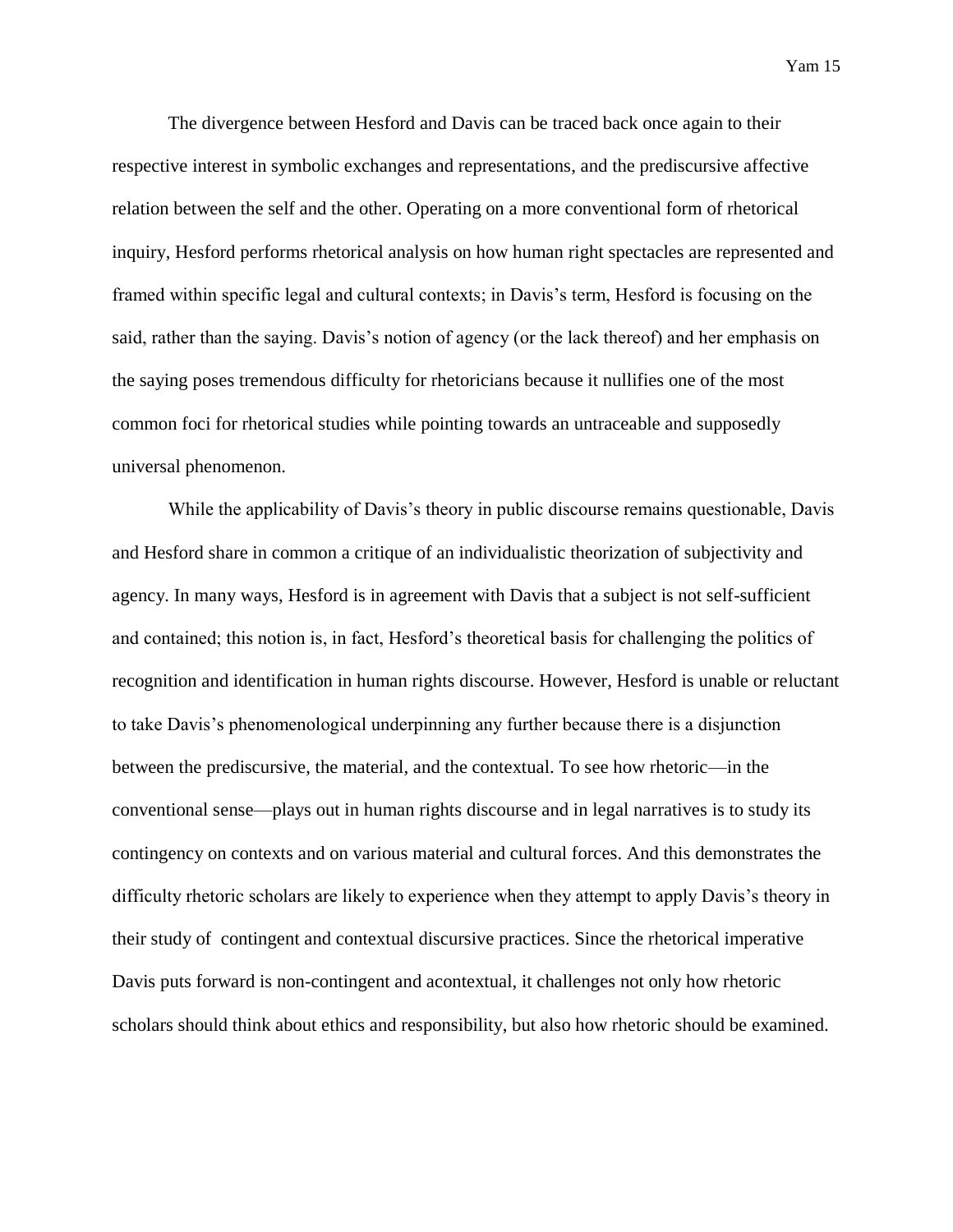As a result, even though both Davis and Hesford are examining how affect and emotion function in rhetoric and in one's relation to other, their projects remain largely diverged from one another: the affective relation that Davis is most concerned with cannot be traced by Hesford's theory of intercontextuality. On the other hand, the affective relation Hesford critiques is one that is formed by symbolic exchanges and representations, and one that misleads human rights activists into thinking that identification through affect and emotion can foster universal human rights. My point, then, is that Hesford's contextualized and historicized case studies and her emphasis materiality reveal the limitations of Davis's theory in research on human rights discourse and transnational studies. While the notion of inessential solidarity prompts new questions for scholars who study social change, its applicability to rhetoric remains questionable because it is incongruent with a focus on contingency, difference, and materiality.

> Shui-yin Sharon Yam University of Wisconsin-Madison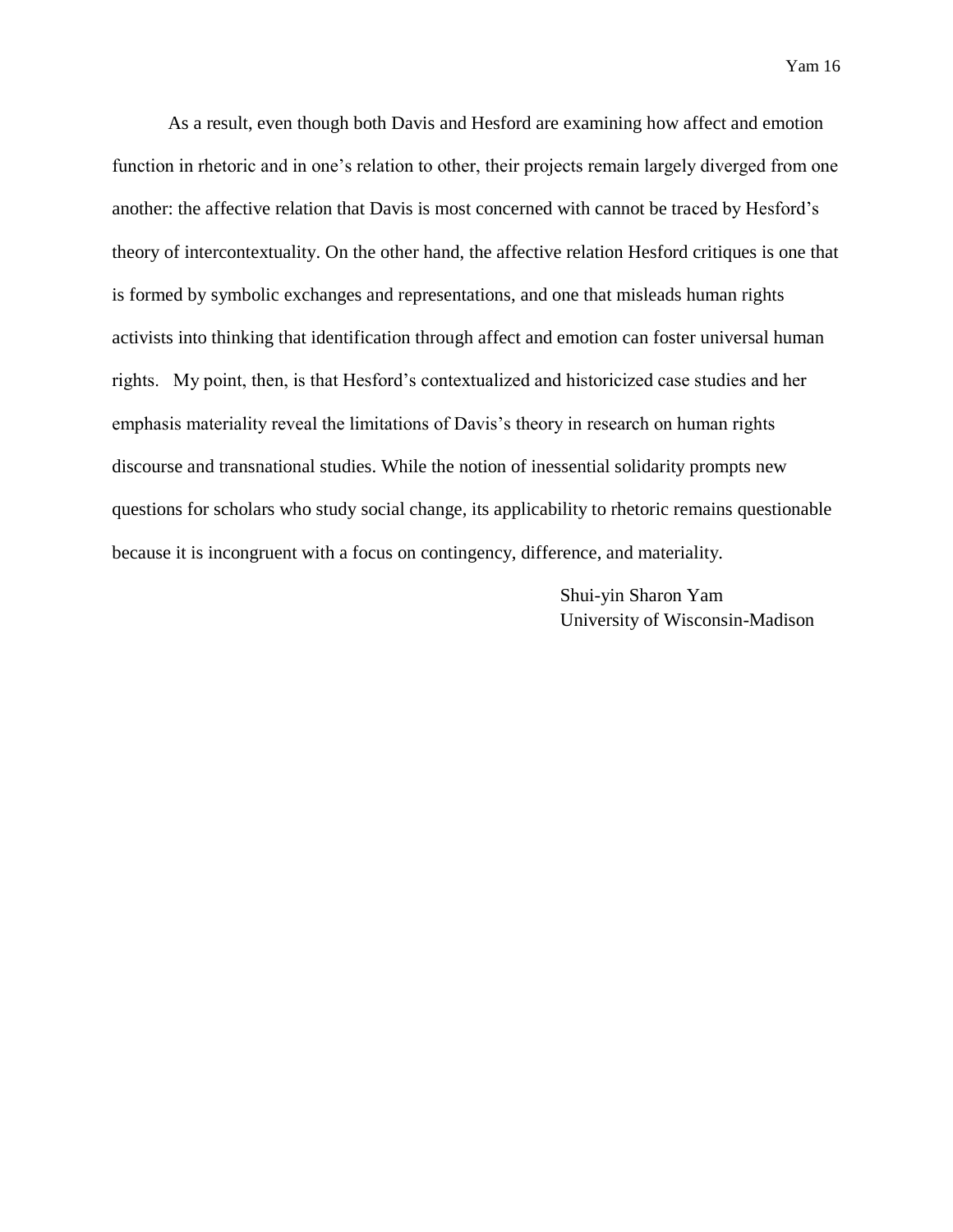Note

<sup>1</sup> While affect and emotion and intricately connected, they are not interchangeable terms. Quoting Brian Massumi, Rebecca Dingo defines affect "as a sort of pre-speakable bodily intensity" (176). Similarly, Laura Micciche sees affect as "preverbal, visceral conditions that encompass emotion and feeling" (15). Emotion, on the other hand, is affect translated "into narrativizable action-reaction circuits, into function and meaning. It is intensity owned and recognized" (Massumi, qtd. in Dingo 176). In other words, while emotion can perform meanings, affect is prelinguistic.

## Works Cited

Dingo, Rebecca. "Turning the Tables on the Megarhetoric of Women's Empowerment." *The Megarhetorics of Global Development.* Rebecca Dingo and J. Blake Scott Ed. Pittsburgh, PA: University of Pittsburgh Press, 2012. 174-199. Print.

Micciche, Laura A. *Doing Emotion: Rhetoric, Writing, Teaching.* Portsmouth, NH: Boynton/Cook Publishers, 2007. Print.

Moon, Gretchen Flesher. "The Pathos of *Pathos*: The Treatment of Emotion in Contemporary Composition Textbooks." *A Way to Move: Rhetorics of Emotion & Composition Studies*. Dale Jacobs and Laura R. Micciche Ed. Portsmouth, NH: Boynton/Cook Publishers, 2003. 33-42. Print.

Quandahl, Ellen. "A Feeling for Aristotle: Emotion in the Sphere of Ethics." *A Way to Move: Rhetorics of Emotion & Composition Studies*. Dale Jacobs and Laura R. Micciche Ed.

Portsmouth, NH: Boynton/Cook Publishers, 2003. 11-22. Print.

Walker, Jeffery. "*Pathos* and *Katharsis* in 'Aristotelian' Rhetoric: Some Implications." *Rereading Aristotle's Rhetoric*. Alan G. Gross and Arthur E. Walzer Ed. Carbondale and Edwardsville: Southern Illinois University Press. 74-92. Print.